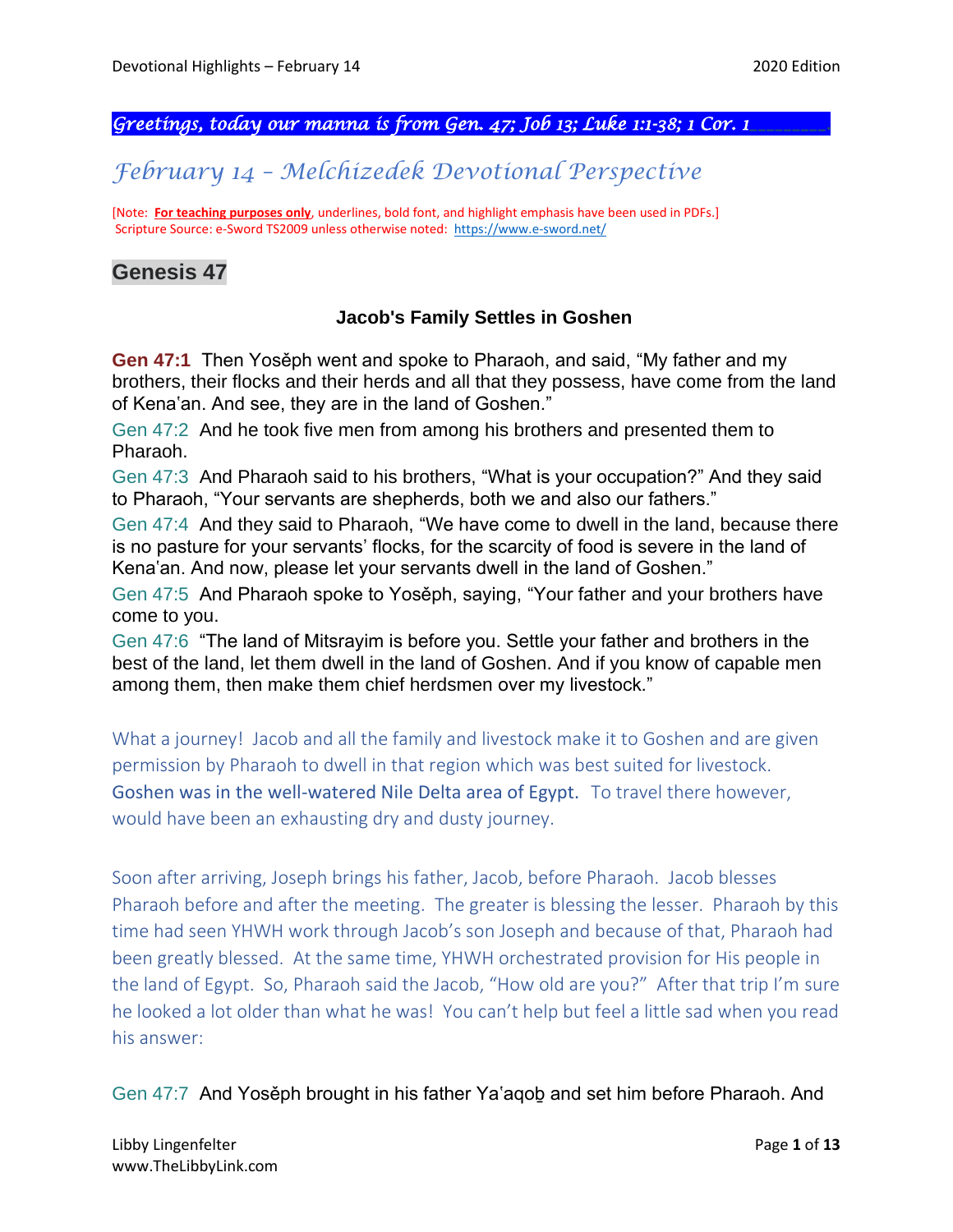Ya'aqoḇ blessed Pharaoh.

Gen 47:8 And Pharaoh said to Ya'agob, "How old are you?"

Gen 47:9 And Ya'aqoḇ said to Pharaoh, "The days of the years of my sojournings are one hundred and thirty years. Few and evil have been the days of the years of my life, and they have not reached the days of the years of the life of my fathers in the days of their sojournings."

Gen 47:10 And Ya'aqoḇ blessed Pharaoh, and went out from before Pharaoh.

Gen 47:11 So Yosěph settled his father and his brothers, and gave them a possession in the land of Mitsrayim, in the best of the land, in the land of Ra'meses, as Pharaoh had commanded.

Gen 47:12 And Yosěph provided his father, and his brothers, and all his father's household with bread for the mouth of the little ones.

### **Joseph and the Famine**

Gen 47:13 Now there was no bread in all the land, because the scarcity of food was very severe, and the land of Mitsrayim and all the land of Kena'an became exhausted from the scarcity of food.

Gen 47:14 And Yosěph gathered up all the silver that was found in the land of Mitsrayim and in the land of Kena'an, for the grain which they bought. And Yosěph brought the silver into Pharaoh's house.

Gen 47:15 And when the silver was all spent in the land of Mitsrayim and in the land of Kena'an, all the Mitsrites came to Yosěph and said, "Give us bread, for why should we die in your presence? For the silver is gone!"

Gen 47:16 And Yosěph said, "Give your livestock, and I give you bread for your livestock, if the silver is gone."

Gen 47:17 So they brought their livestock to Yosěph, and Yosěph gave them bread in exchange for the horses, and for the flocks they owned, and for the herds they owned, and for the donkeys. Thus he fed them with bread in exchange for all their livestock that year.

Gen 47:18 And when that year had ended, they came to him the next year and said to him, "We do not hide from my master that our silver is all spent, and my master also has the livestock we owned. There has not been left any before my master but our bodies and our lands.

Gen 47:19 "Why should we die before your eyes, both we and our land? Buy us and our land for bread, and let us and our land be servants of Pharaoh. And give us seed, and let us live and not die, and let the land not lie waste."

Gen 47:20 And Yosěph bought the entire land of Mitsrayim for Pharaoh, because every man of the Mitsrites sold his field, because the scarcity of food was severe upon them. And the land came to be Pharaoh's.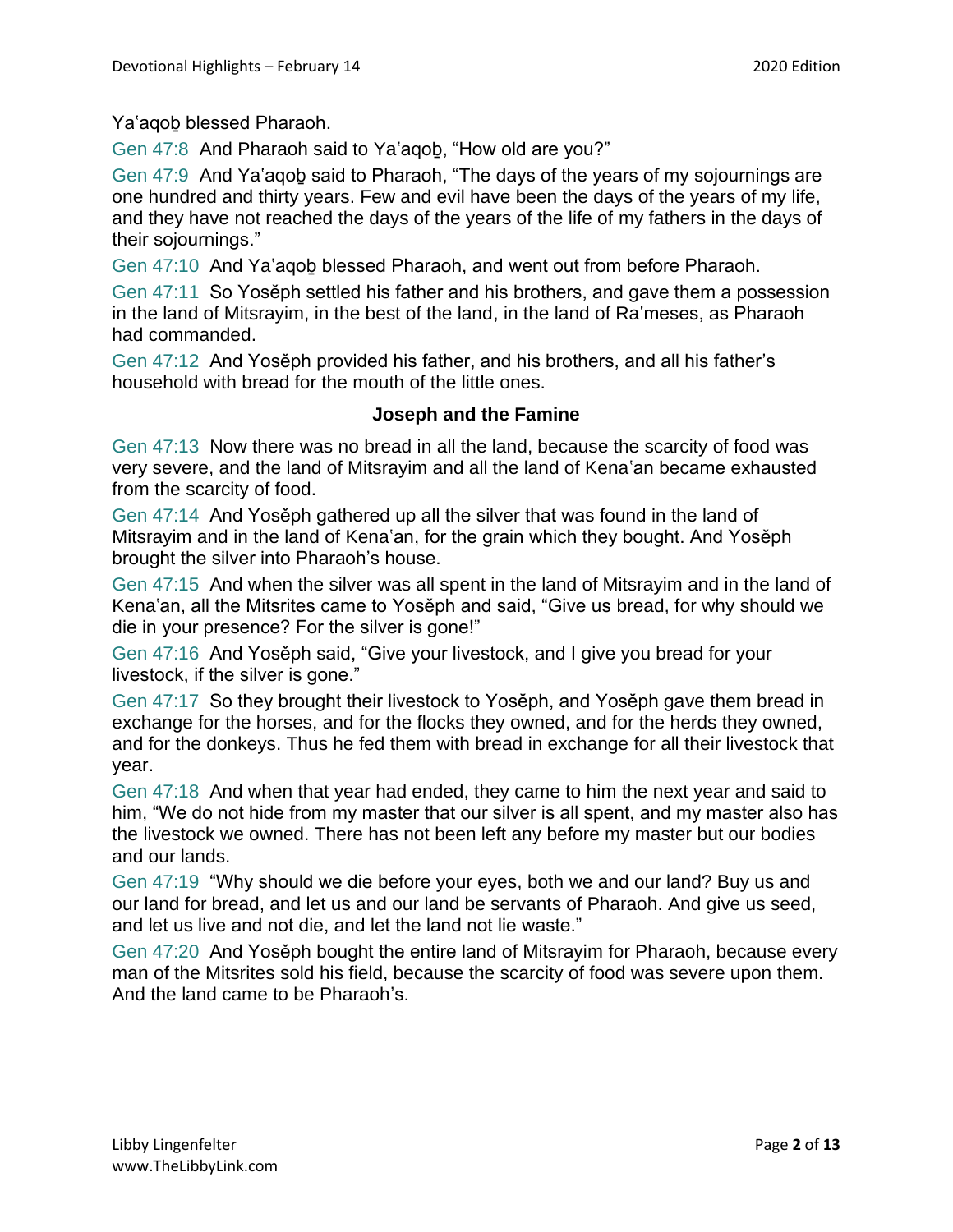Jacob's life had not been an easy one. He had served Laban for 20 years working as a shepherd and raised his own large family and his flocks. He had stressed over the encounter with Esau; Deborah, Rebekah's nurse dies whom must have been like a second mom to Jacob; his beloved wife dies giving birth to Benjamin; he had dealt with Dinah's traumatic event and the subsequent revenge taken by Levi and Shimon; his father Isaac passes away; his first born son Joseph by Rachel, the love of his life, is presumed dead after he had just joyously bestowed on him the special long coat at age 17; he grieved for 23 years being deceived by 10 of his sons; the drought had taken its toll; and now after these bizarre yet divine turn of events, he is before Pharaoh.

With all that, and I'm sure I have left some things out; we can see that Jacob's life had been hard and very busy. Regardless, he had been greatly blessed for he had walked His life with Eloah. His years had been less than Isaac and Abraham. "Jacob lived in the whole one hundred and forty-seven years; Isaac his father lived one hundred and eighty; and Abraham his grandfather, one hundred and seventy-five." **[Adam Clarke Commentary]**

Gen. 47 is rich with so much more to discuss. We see the drought is extremely severe. The people have run out of silver to purchase grain so now they trade their livestock for grain. The drought persists so they ask Joseph to purchase their land and they would work as servants to Pharaoh. Joseph purchases all the land in Egypt except for the priest/princes. In a commentary, I read that the land of Egypt was divided into 3 parts at that time; one third was what Pharaoh owned which included Goshen; one third belonged to the people; and one third the priests.

One can see how those in rulership can easily take over a country due to such a catastrophic event as a famine. We read after the people had sold everything they were moved into cities; farmed the land; and gave 1/5 to Pharaoh. Priests of the land were excluded by law. Jacob's family was provided for and were fruitful and multiplied.

Gen 47:21 And as for the people, he moved them into the cities, from one end of the borders of Mitsrayim to the other end.

Gen 47:22 Only the ground of the priests he did not buy, for the priests had from what Pharaoh gave them *by* law, and they ate *that which* Pharaoh gave them by law. Therefore they did not sell their ground.

Gen 47:23 And Yosěph said to the people, "Look, I have bought you and your land today for Pharaoh. Look, here is seed for you, and you shall sow the land.

Gen 47:24 "And it shall be that in the harvest you shall give one-fifth to Pharaoh. And four-fifths is your own, as seed for the field and for your food, for those of your households and as food for your little ones."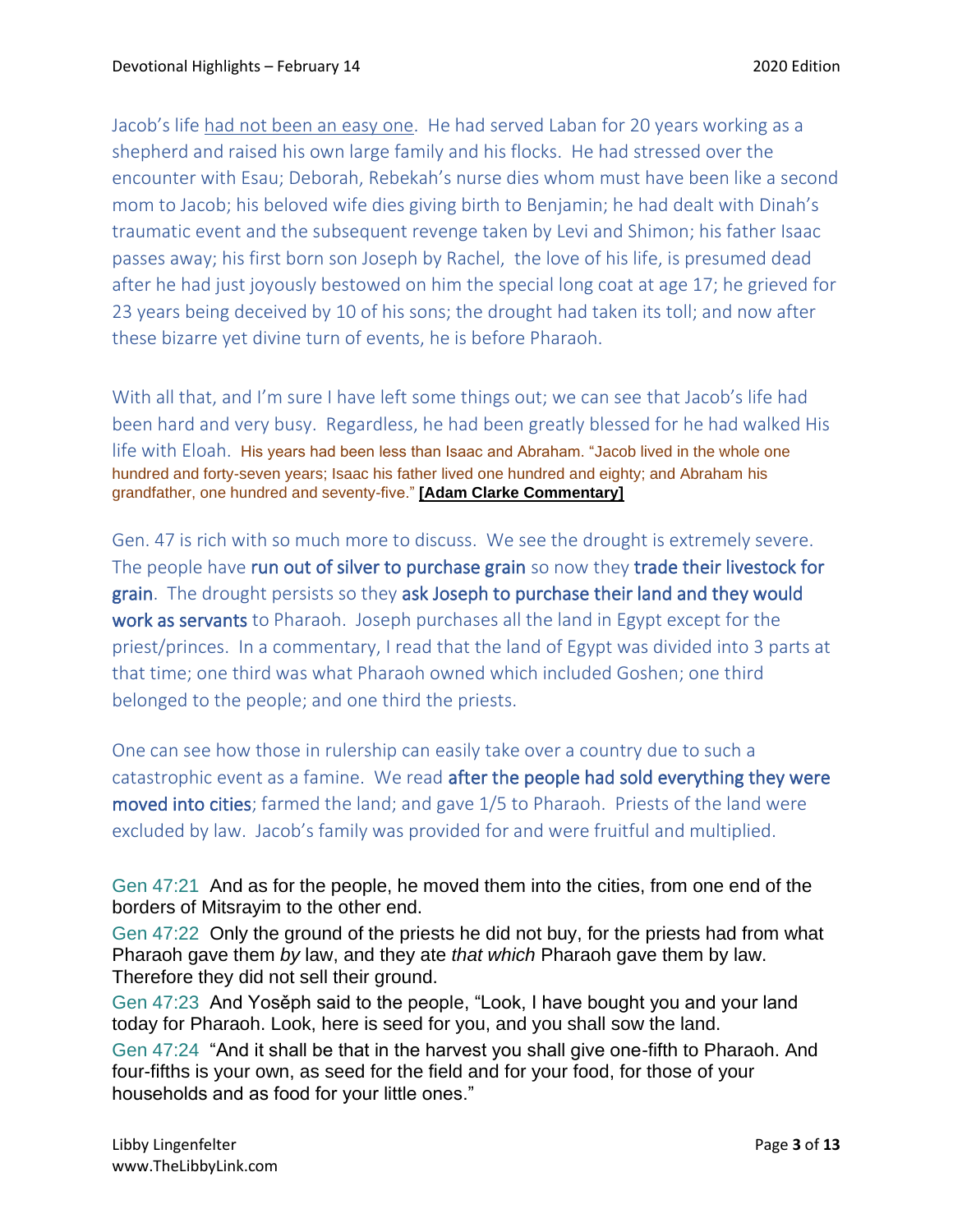Gen 47:25 And they said, "You have saved our lives. Let us find favour in the eyes of my master, and we shall become Pharaoh's servants."

Gen 47:26 And Yosěph made it a law over the land of Mitsrayim to this day, that Pharaoh should have one-fifth, except for the ground of the priests only, which did not become Pharaoh's.

Gen 47:27 And Yisra'ěl dwelt in the land of Mitsrayim, in the land of Goshen. And they had possessions there and were fruitful and increased exceedingly.

Gen 47:28 And Ya'aqoḇ lived in the land of Mitsrayim seventeen years. So the length of Ya'aqoḇ's life was one hundred and forty-seven years.

Gen 47:29 And the time for Yisra'ěl to die drew near, and he called his son Yosěph and said to him, "Now if I have found favour in your eyes, please put your hand under my thigh, and show loving-commitment and truth to me. Please do not bury me in Mitsrayim,

Gen 47:30 but I shall lie with my fathers, and you shall take me up out of Mitsrayim and bury me in their burial-place." And he said, "I do as you have said."

Gen 47:31 And he said, "Swear to me." And he swore to him, and Yisra'ěl bowed himself on the head of the bed.

This chapter closes with the **death of Israel [Jacob]** at 147 years of age and he has Joseph promise, by placing his hand beneath Israel's thigh, that he would not bury him in Egypt but with his fathers.

# **Job 13**

## **Job Continues: Still I Will Hope in Eloah**

Job has had enough of his friends' comments. The 'be silent' verses are very telling! Sometimes 'silence' truly is golden.

**Job 13:1** "Look, my eye has seen it all, my ear has heard and understood it.

- Job 13:2 What you know, I know too; I am not less than you.
- Job 13:3 But I would speak to the Almighty, and I delight to reason with Ěl.
- Job 13:4 But you smear with falsehood, worthless healers, all of you!
- Job 13:5 If you would only be silent, then it would be your wisdom!
- Job 13:6 Please hear my reasoning, and listen to the pleadings of my lips.
- Job 13:7 Would you speak perversely for Ěl, and speak deceit for Him?
- Job 13:8 Would you be partial towards Him? Would you plead for Ěl?

Job 13:9 Would it be well when He searches you out? Or could you deceive Him as one deceives a man?

Job 13:10 He would certainly reprove you if you secretly show partiality.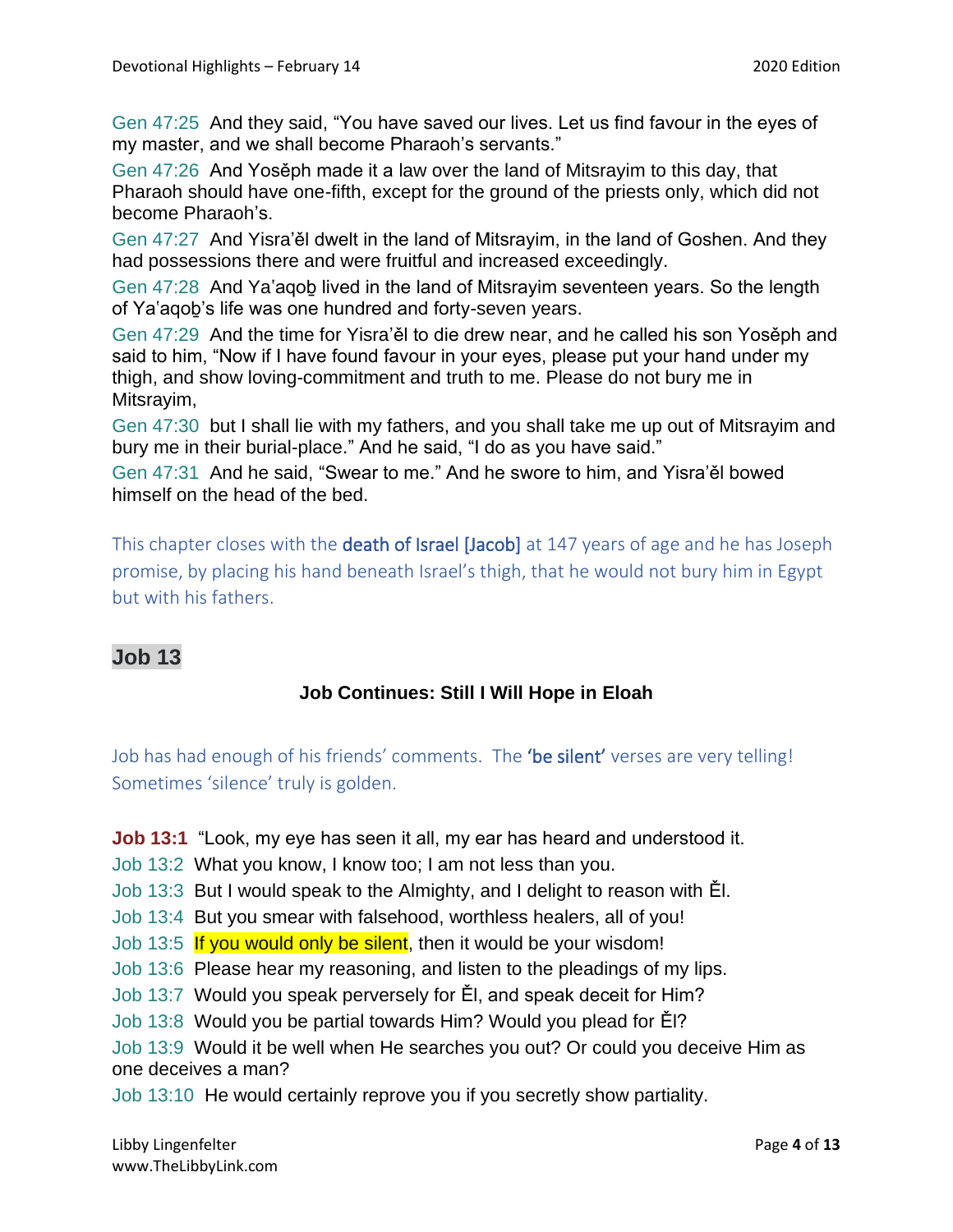Job 13:11 Should not His excellence make you afraid, and the dread of Him fall upon you?

Job 13:12 Your weighty sayings are proverbs of ashes, your shields are shields of clay.

Job 13:13 Be silent before me, and let me speak, and let whatever come upon me!

Job 13:14 Why do I take my flesh in my teeth, and put my life in my hands?

Job 13:15 Though, He kills· me – in Him I expect! But I show my ways to be right before Him.

Job 13:16 He also is my deliverance, for a defiled one does not come before Him.

Job 13:17 Listen closely to my words, and with your ears to what I say.

Job 13:18 Look, please, I have prepared my case, I know that I am in the right.

Job 13:19 Who is he who would strive with me? For then I would keep silent and die.

There is now a shift of Job speaking to YHWH. And he asks for two things not to happen so that he would not be hidden from YHWH's face: 1. Don't withdraw Your hand far from me. 2. Let not dread of You make me afraid.

Job 13:20 Only two *matters* do not do to me, then I am not hidden from Your face:

Job 13:21 **Withdraw Your hand far from me**, and **let not dread of You make me afraid.**

Job 13:22 Then call, and let me answer; or let me speak, and You reply to me.

Job 13:23 How many are my crookednesses and sins? Let me know my transgression and my sin.

Job 13:24 Why do You hide Your face, and reckon me as Your enemy?

Job 13:25 Would You frighten a leaf driven to and fro? And would You pursue dry stubble?

Job 13:26 For You write bitter *charges* against me, and make me inherit the crookednesses of my youth,

Job 13:27 and put my feet in the stocks, and look closely to all my paths. You set a limit for the soles of my feet.

Job 13:28 And he, like that which is rotten, wastes away, as a garment that is motheaten.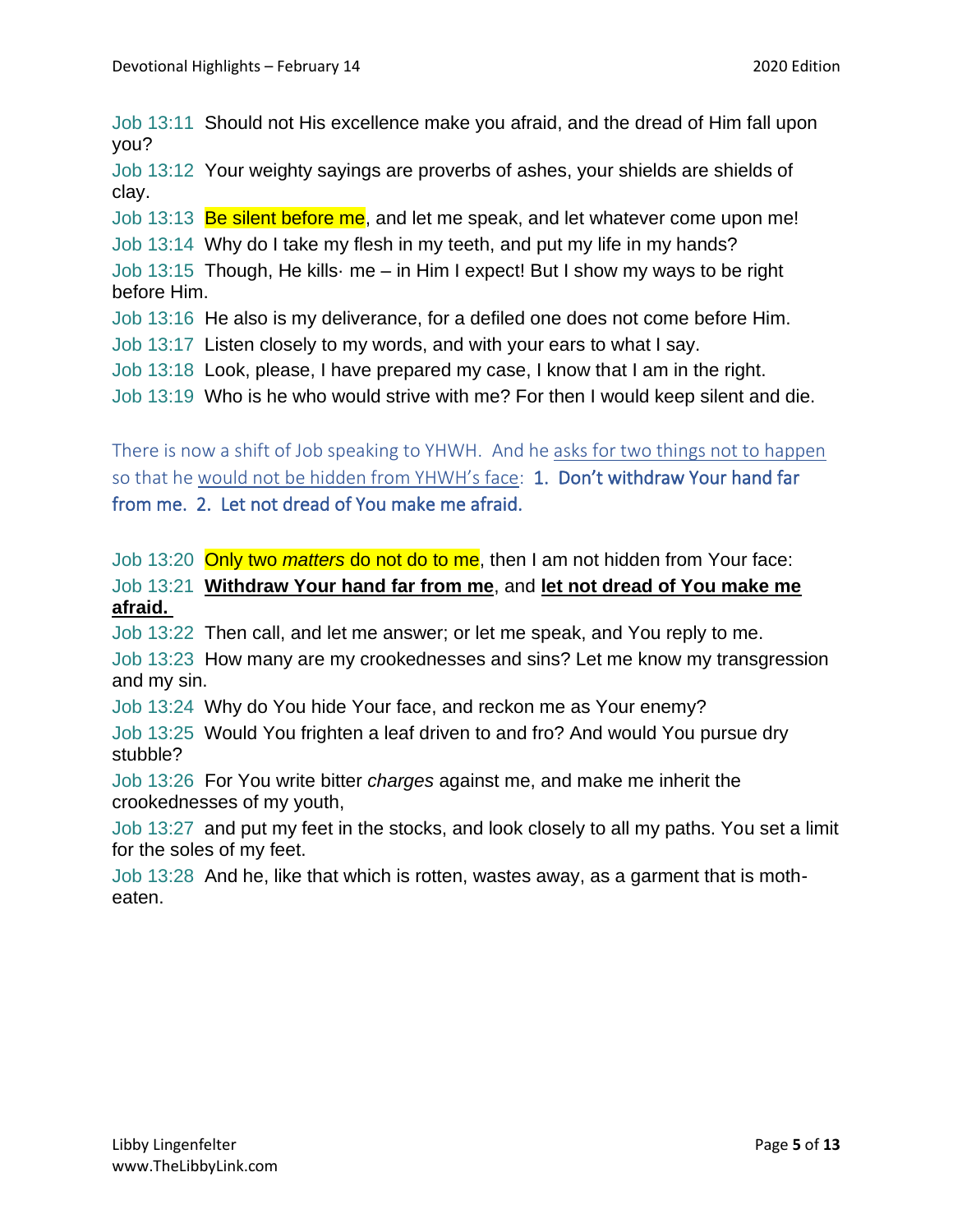# **Luke 1:1-38**

Luke, the writer of the Book of Luke, was an evangelist and a physician possibly native to Antioch. He was a faithful travel companion with Paul and is also believed to have written the Book of Acts. Some say the Book of Acts could have easily been titled '2 Luke'. Though not an eyewitness, he was well acquainted and within the circle of the apostles. He was fluent in the Greek language and very knowledgeable of Jewish customs; his name was of Greek origin; some believe he was a gentile and possibly was a Jewish proselyte that later converted to belief in Yahusha. Be that as it may, in Yahusha HaMashiach's kingdom, there is neither Greek nor Jew; male nor female; bond nor free. The Book of Luke was believed to have been written in 62 or 63 C.E.

Both the Book of Luke and the Book of Acts are addressed to Theophilus. The Book of Luke being the first account. There are varying opinions of who Theophilus was. "Most excellent" Theophilus mentioned in Luke 1:3 is a title generally used of a Roman official  $$ like a Roman governor. It is felt that Luke may have been writing to provide an accurate account of the gospel message and an accurate account about Paul. We know later, in the Book of Acts, Paul appeals to Caesar in Rome. Since the name, Theophilus, means 'friend of Elohim', the letter could also be viewed as being written to all that love YHWH. I lean more toward the letters being written to Theophilus, a Roman official, but also acknowledge that his letters speak to all that love YHWH.

### **Dedication to Theophilus**

**Luk 1:1** Since many have indeed taken in hand to set in order an account of the matters completely confirmed among us,

Luk 1:2 as those who from the beginning were eyewitnesses and servants of the word delivered them to us,

Luk 1:3 it seemed good to me as well, having followed up all these matters exactly from the beginning, to write to you an orderly account, most excellent Theophilos,

Luk 1:4 that you might know the certainty of the words which you were taught.

Luke wastes no time diving into an accurate account in chapter one of amazing facts concerning:

- 1. The birth of John the Baptist foretold
- 2. The birth of Yahusha foretold
- 3. Miryam's (Mary's) visit to Elizabeth
- 4. Mary's song of praise
- 5. The birth of John the Baptist
- 6. Zechariah's prophecy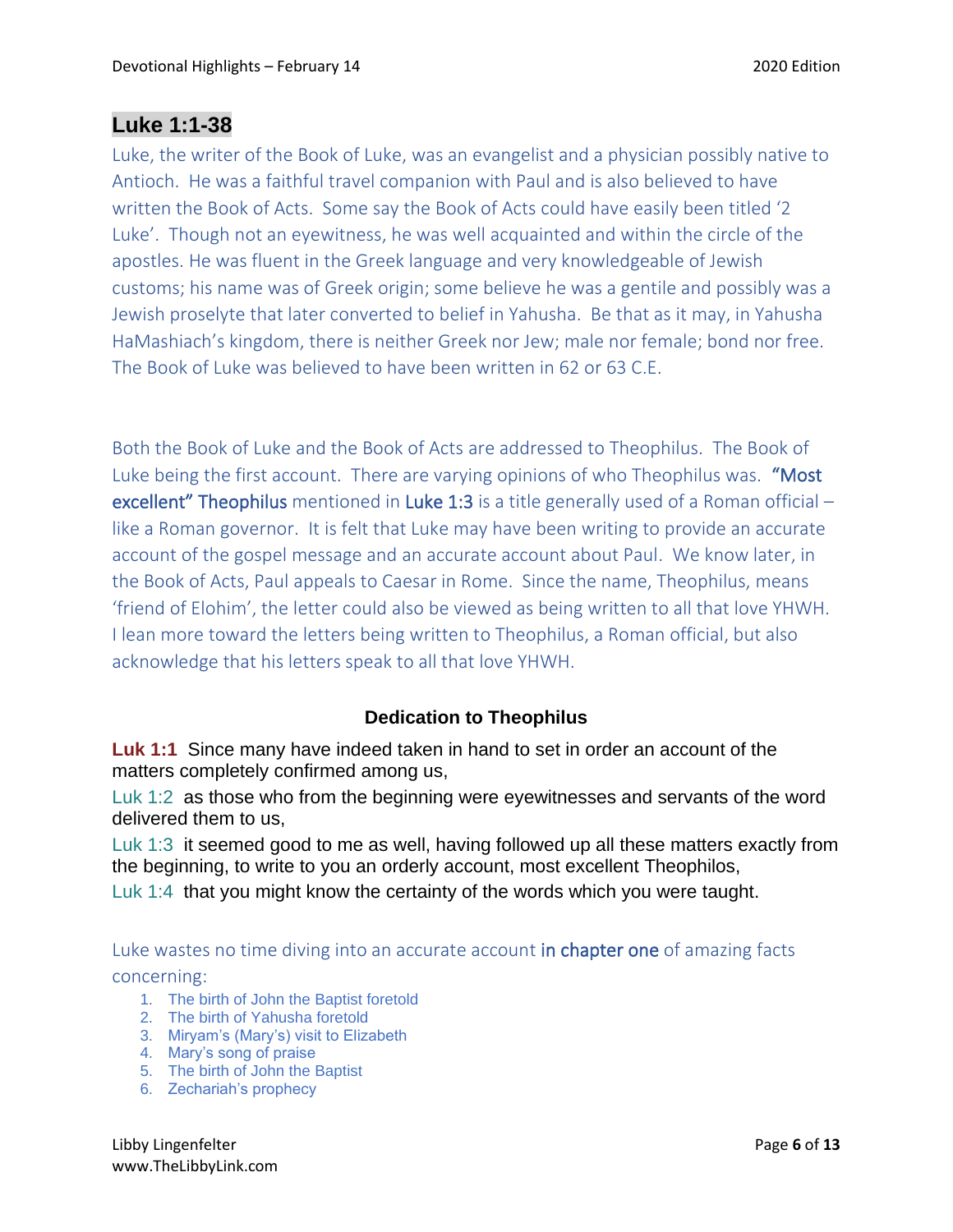The first two are in our devotional today. The foretelling of the birth of John the Immerser and Yahusha.

It is noted that both Zechariah and Elizabeth were of Aaronic lineage and both were righteous (Tzadik).

#### **Birth of John the Baptist Foretold**

Luk 1:5 There was in the days of Herodes, the sovereign of Yehuḏah, **a certain priest named Zekaryah, of the division of Abiyah. And his wife was of the daughters of Aharon, and her name was Elisheḇa.**

Luk 1:6 And they were both righteous before Elohim, blamelessly walking in all the commands and righteousnesses of יהוה.

Luk 1:7 And they had no child, because Elisheba was barren, and both were advanced in years.

Luk 1:8 And it came to be, that while he was serving as priest before Elohim in the order of his division,

Luk 1:9 according to the institute of the priesthood, he was chosen by lot to burn incense when he went into the Dwelling Place of יהוה.

Luk 1:10 And the entire crowd of people was praying outside at the hour of incense.

Luk 1:11 And a messenger of יהוה appeared to him, standing on the right side of the slaughter-place of incense.

Luk 1:12 And when Zeḵaryah saw *him*, he was troubled, and fear fell upon him.

Luk 1:13 But the messenger said to him, "Do not be afraid, Zekaryah, for your prayer is heard. And your wife Elisheḇa shall bear you a son, and you shall call his name Yohanan.

Luk 1:14 "And you shall have joy and gladness, and many shall rejoice at his birth.

Luk 1:15 "For he shall be great before יהוה, and shall drink no wine and strong drink at all. And he shall be filled with the Set-apart Spirit, even from his mother's womb.

Luk 1:16 "And he shall turn many of the children of Yisra'ěl to יהוה their Elohim.

While in the Dwelling Place of YHWH, Gabriel brings him a message that he and Elizabeth, whom had been barren, would conceive a child and they were to name him John. The child was not to drink wine nor strong drink and would be filled with the Spirit from birth. He would walk in the spirit and the **power of Elijah** (thus fulfilling prophecy). Since, Zechariah doubted how this could be, he was made unable to speak until the child would be born. After the delay in coming out of the Dwelling Place and being unable to speak; everyone knew he had seen a vision. Thus, as prophesied, Elizabeth conceived as stated by Gabriel.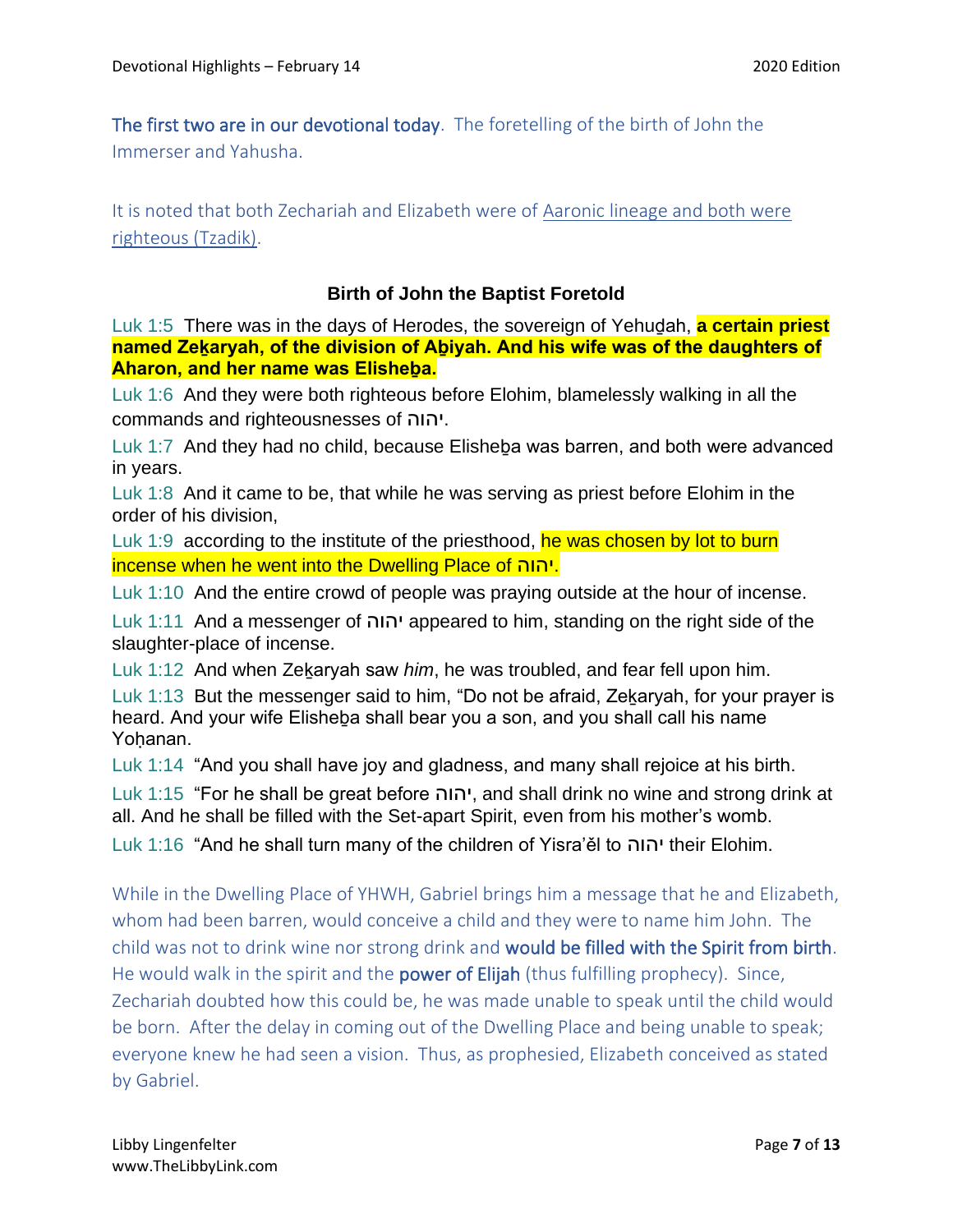Luk 1:17 "And he shall go before Him in the spirit and power of Ěliyahu, **'to turn the hearts of the fathers to the children.** Mal 4:6 and the disobedient to the insight of the righteous, to make ready a people prepared for יהוה."

Luk 1:18 And Zekaryah said to the messenger, "By what shall I know this? For I am old, and my wife advanced in years."

Luk 1:19 And the messenger answering, said to him, "I am Gaḇri'ěl, who stands in the presence of Elohim, and was sent to speak to you and announce to you this good news.

Luk 1:20 "But see, you shall be silent and unable to speak until the day this takes place, because you did not believe my words which shall be filled in their appointed time."

Luk 1:21 And the people waited for Zekaryah, and marvelled at his delay in the Dwelling Place.

Luk 1:22 And when he came out, he was unable to speak to them. And they recognised that he had seen a vision in the Dwelling Place, for he was beckoning to them and remained dumb.

Luk 1:23 And it came to be, as soon as the days of his service were completed, he went away to his house.

Luk 1:24 And after those days his wife Elisheba conceived. And she hid herself *five* months, saying,

Luk 1:25 "יהוה has done this for me, in the days when He looked upon me, to take away my reproach among men."

Gabriel visits Mary, a virgin, engaged to Joseph of the House of David, in the city of Galilee, named Nazareth. Gabriel tells her that she would conceive and give birth to a Son and call His Name Yahusha.

## **Birth of Yahusha Foretold**

Luk 1:26 And in the sixth month the messenger Gabri'el was sent by Elohim to a city of Galil named Natsareth,

Luk 1:27 to a maiden engaged to a man whose name was Yosěph, of the house of Dawiḏ. And the maiden's name was Miryam.

Luk 1:28 And the messenger, coming to her, said, "Greetings, favoured one, the Master is with you. Blessed are you among women!"

Luk 1:29 But she was greatly disturbed at his word, and wondered what kind of greeting this was.

Luk 1:30 And the messenger said to her, "Do not be afraid, Miryam, for you have found favour with Elohim.

Luk 1:31 "And see, you shall conceive in your womb, and shall give birth to a Son, and call His Name יהושע.<sup>a</sup> Footnote: <sup>a</sup>See <u>Mat\_1:21</u>.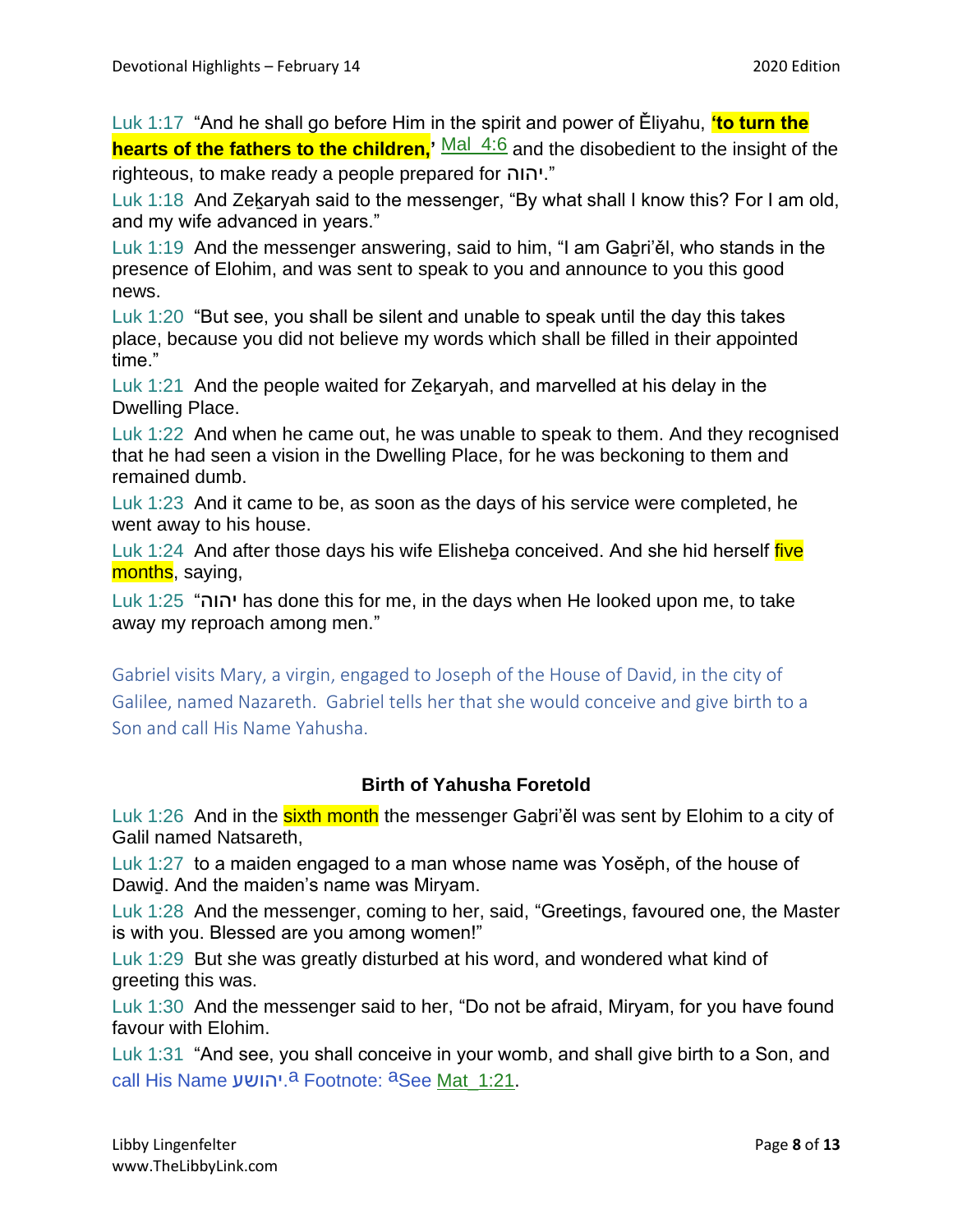Luk 1:32 "He shall be great, and shall be called the Son of the Most High. And יהוה Elohim shall give Him the throne of His father Dawiḏ.

Luk 1:33 "And He shall reign over the house of Ya'aqoḇ forever, and there shall be no end to His reign."<sup>b</sup> Footnote: <sup>b</sup>See Psa 2:1-12, Psa\_89:14-34, Isa\_9:7, Isa\_16:5, Jer\_23:3-6, Jer\_30:9, Eze\_37:24, Dan\_2:44, Dan\_7:18-27, Mic\_5:2-4, Act\_1:6-7, Rev\_11:15.

Luk 1:34 And Miryam said to the messenger, "How shall this be, since I do not know a man?"

Luk 1:35 And the messenger answering, said to her, "The Set-apart Spirit shall come upon you, and the power of the Most High shall overshadow you. And for that reason the Set-apart One born of you shall be called: Son of Elohim.

Luk 1:36 "And see, Elisheba your relative, she has also conceived a son in her old age. And this is now the sixth month er who was called barren,

Luk 1:37 because with Elohim no matter shall be impossible."

Luk 1:38 And Miryam said, "See the female servant of יהוה !Let it be to me according to your word." And the messenger went away from her.

As stated in Scripture, we believe in the virgin birth but NOT in the Catholic doctrine of the *"Immaculate Conception"* giving Mary a sinless status. Only Yahusha was without sin. Miriam [Mary] a virgin served as a surrogate birthmother of Yahusha.

The term 'Immaculate Conception' is a Catholicism belief that Mary was protected from [original sin,](https://www.gotquestions.org/original-sin.html) that Mary did not have a sin nature and was, in fact, sinless. This is biblically false.

# **1Corinthians Introduction**

### **F. B. Meyer gives a concise overview**:

**INTRODUCTION** -Corinth was an important and wealthy city. Having ports on two seas, it was a great trading center. Christianity was first introduced there by Paul on his second missionary journey. His continued labors were successful in building up a vigorous church. But on his leaving for other fields of labor, serious evils broke out among the members; some countenanced immorality, idol feasts, lawsuits in heathen courts, and immodesty among women. As tidings of these evils were brought to Paul at Ephesus, he addressed this letter to the Corinthian church "with many tears," 2Co 2:4. The letter was written about 57 A.D. Several features of special interest characterize this Epistle-notably the gospel as the wisdom of God, the supremacy of love, and the doctrine of the resurrection.

# **1Corinthians 1**

### **Greeting**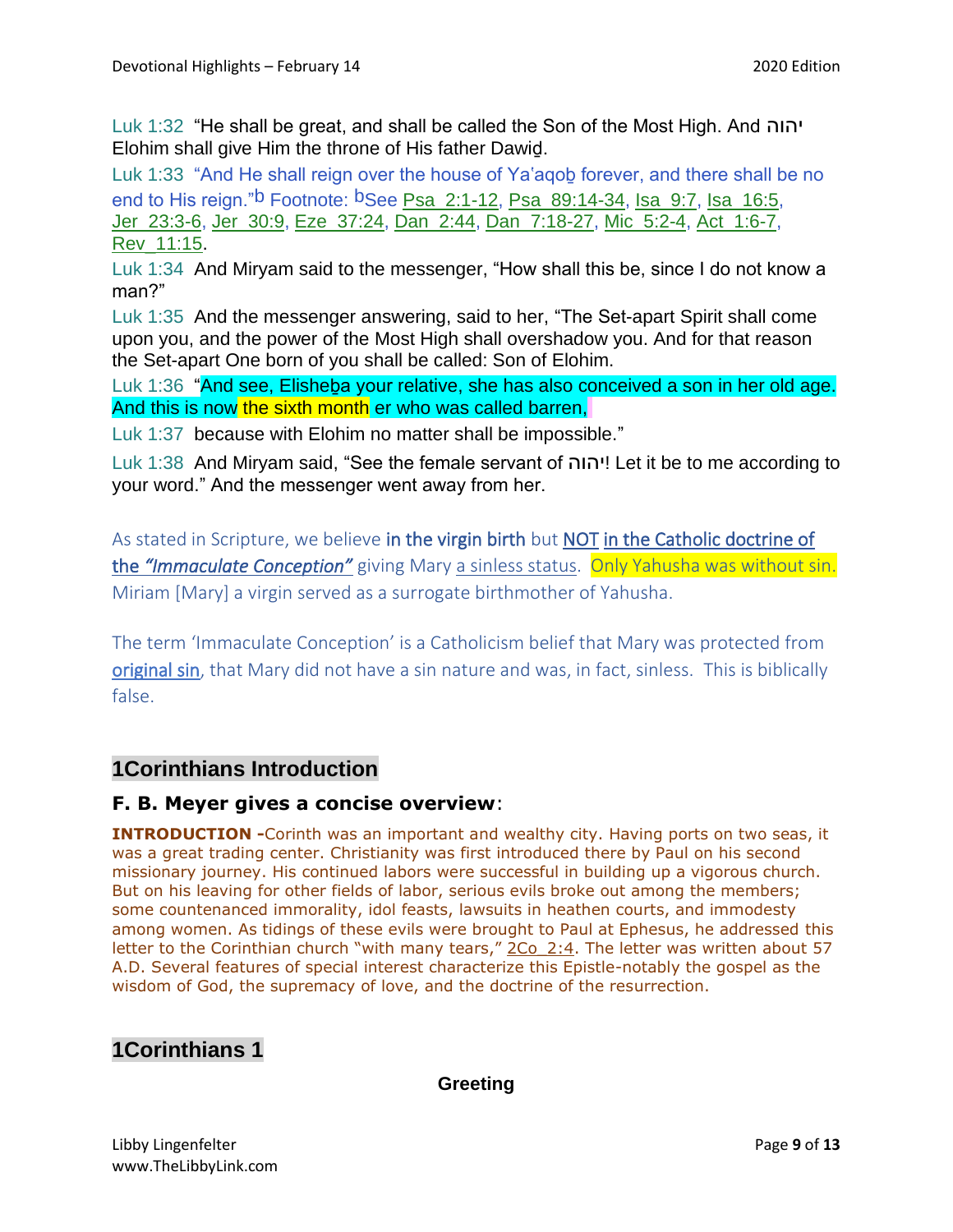### **1Co 1:1** Sha'ul, a called emissary of יהושע Messiah by the desire of Elohim, and brother **Sosthenes**.

Act 18:17 And all the Greeks took Sosthenes, the ruler of the congregation, and beat him before the judgment seat. But Gallion showed no concern whatever.

**Background on Sosthenes [Adam Clarke excerpt]: Then all the Greeks took Sosthenes -** As this man is termed the chief ruler of the synagogue, it is probable that he had lately succeeded Crispus in that office; see Act\_18:8; and that he was known either to have embraced Christianity, or to have favored the cause of St. Paul. He is supposed to be the same person whom St. Paul associates with himself in the first epistle to the Corinthians, 1Co. 1:1. Crispus might have been removed from his presidency in the synagogue as soon as the Jews found he had embraced Christianity, and Sosthenes appointed in his place.

And, as he seems to have speedily embraced the same doctrine, the Jews would be the more enraged, and their malice be directed strongly against him, when they found that the proconsul would not support them in their opposition to Paul…

1Co 1:2 to the assembly of Elohim which is at Corinth, to those who are set-apart in Messiah יהושע, called set-apart ones, with all those calling on the Name of יהושע Messiah our Master in every place, theirs and ours:

1Co 1:3 Favor to you and peace from Elohim our Father and the Master יהושע Messiah.

### **Thanksgiving**

1Co 1:4 I thank my Elohim always concerning you for the favor of Elohim which was given to you by Messiah יהושע,

1Co 1:5 that in Him you were enriched in all – in every word and all knowledge –

1Co 1:6 as the witness of Messiah was confirmed in you,

1Co 1:7 so that you are not lacking in any gift, eagerly waiting for the revelation of our Master יהושע Messiah,

1Co 1:8 who shall also confirm you to the end, unreproveable in the day of our Master .Messiah יהושע

1Co 1:9 Elohim is trustworthy, by whom you were called into the fellowship of His Son, יהושע Messiah our Master.

Those that are called to lead and impart the Covenant Confirming Gospel Message from the wisdom of His Word; at times must face conflict and disobedience within the assembly. Paul sets the tone by his opening greeting and thanksgiving all based on their walk with Yahusha HaMashiach. It is always best to count our blessings in Mashiach to keep our everyday life in perspective.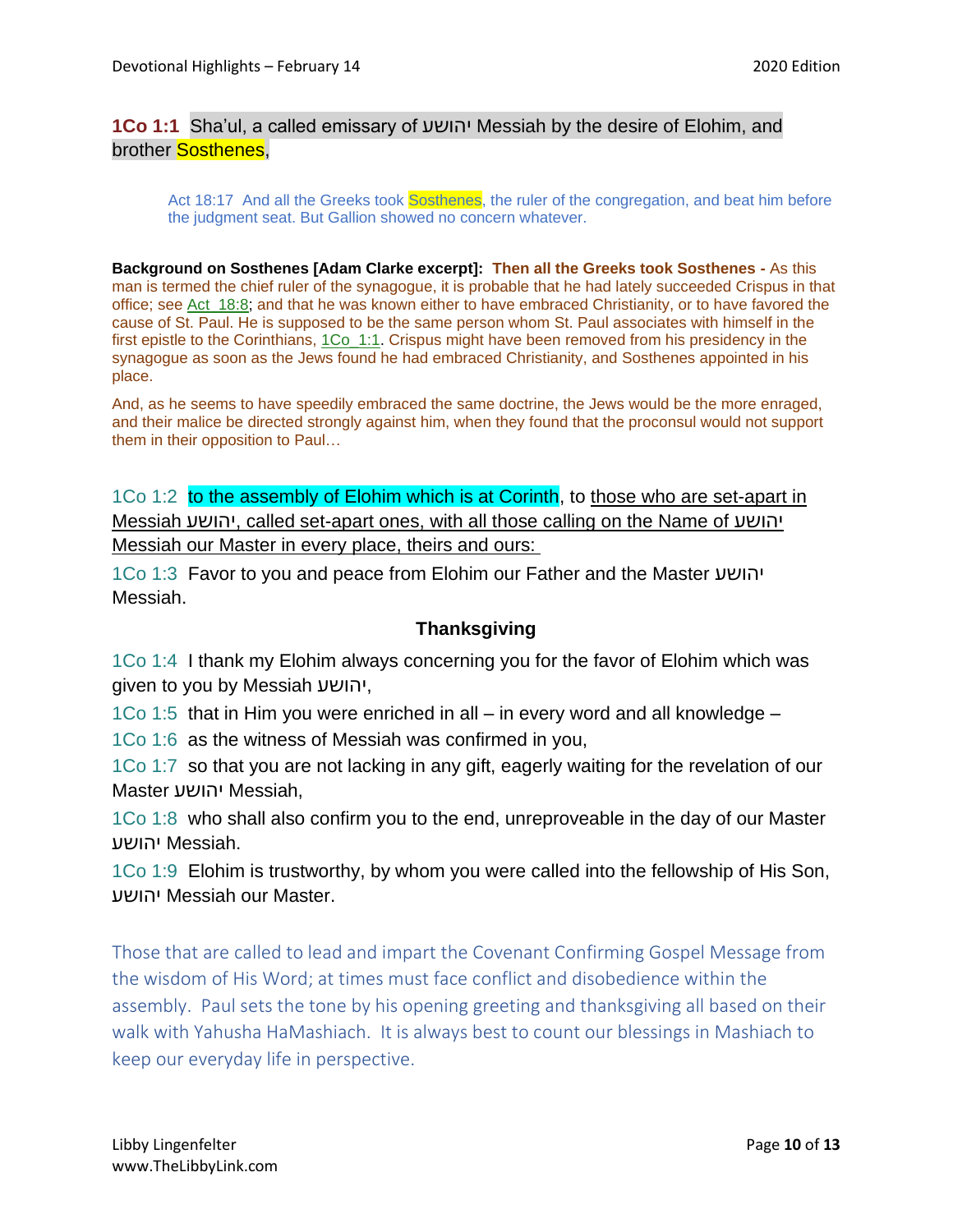### **Divisions in the Assembly**

1Co 1:10 And I appeal to you, brothers, by the Name of our Master יהושע Messiah,

- that you all agree, and that there be no divisions among you,
- but that you be knit together in the same mind and in the same opinion.

Unity and respect among believers are essential; division is of the enemy. Today, this is the very reason that the enemy has divided believers into so many religious denominations and anti-messiah assemblies. We hear, 'I'm Baptist'; 'I'm Catholic'; 'I'm Methodist'; 'I'm Jewish'; and so forth. Instead, we were always meant to be unified likeminded believers in Yahusha HaMashiach; meeting and breaking bread [His Word] often; on Shabbats; YHWH's feasts; and walking daily in sanctification being guided by His Word.

1Co 1:11 For I have been informed concerning you, my brothers, **by those of** *the house of* **Chloe**, that there are strifes among you.

**Background on the 'house of Chloe' by Adam Clarke: By them which are of the house of Chloe -** This was doubtless some very religious matron at Corinth, whose family were converted to the Lord; some of whom were probably sent to the apostle to inform him of the dissensions which then prevailed in the Church at that place. Stephanas, Fortunatus, and Achaicus, mentioned 1Co 16:17, were probably the sons of this Chloe.

1Co 1:12 What I mean is this, that each one of you says, "I am of Sha'ul," or "I am of Apollos," or "I am of Kěpha," or "I am of Messiah."

### 1Co 1:13 **Has the Messiah been divided? Was Sha'ul impaled for you? Or were you immersed in the name of Sha'ul?**

1Co 1:14 I thank Elohim that I immersed not one of you except Crispus and Gaios,

1Co 1:15 that no one should say that I immersed into my own name.

1Co 1:16 Now I did also immerse the household of Stephanas. For the rest, I do not know whether I immersed anyone else.

1Co 1:17 For Messiah did not send me to immerse, but to bring the Good News, not with wisdom of words, that the stake of Messiah should not be nullified.

## **Messiah the Wisdom and Power of YHWH**

1Co 1:18 For the word of the stake is indeed foolishness to those who are perishing, but to us who are being saved it is the power of Elohim.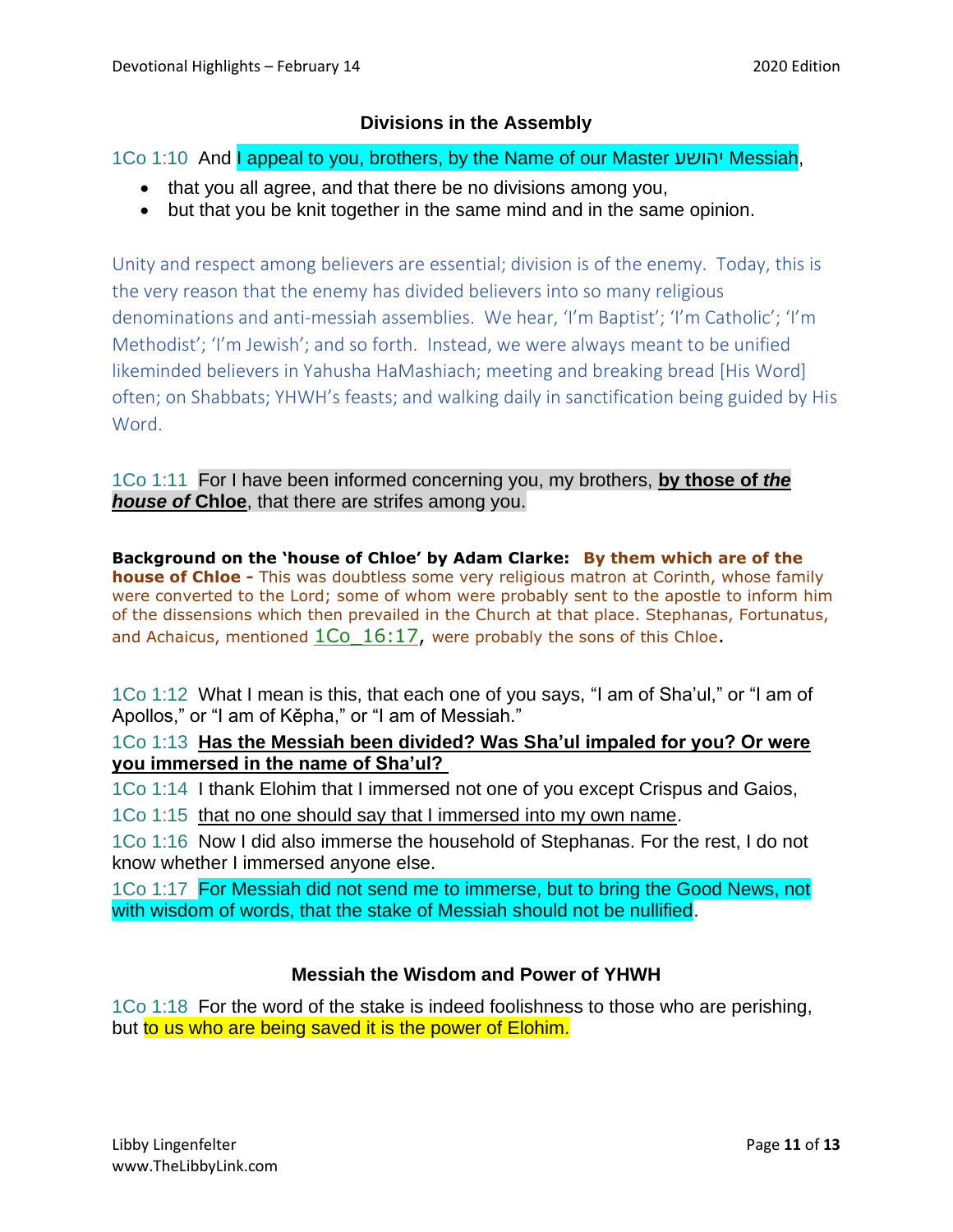The Word is sharper than any two-edged sword. It separates the sheep from the goats by a person's profession of faith in our resurrected Savior. For YHWH so loved the world that He gave us His only begotten Son, that whosoever believeth in Him shall not perish but have everlasting life. [John 3:16] Only by the atoning precious blood of the Lamb was this achieved in the crucifixion and resurrection of Yahusha HaMashiach. Each person must make a declaration of accepting or rejecting the Messiah's finished work. Not to respond, is the same as rejection for 'silence is consent.'

One day the enemy will attempt to sway people to reject Yahusha based on Rev. 13:17, 'Worship and take the mark of the beast if you want to 'buy and sale.' To do so, a person rejects the finished work of Yahusha HaMashiach.

Rev 13:17 and that no one should be able to buy or sell except he that has the mark or the name of the beast, or the number of his name.

1Co 1:19 For it has been written, **"I shall destroy the wisdom of the wise, and set aside the learning of the learned ones.**"a **Isa\_29:14.** Footnote: aSee Mat\_11:25, Rom\_1:22.

1Co 1:20 Where is the wise? Where is the scholar? Where is the debater of this age? Has not Elohim made foolish the wisdom of this world?

1Co 1:21 For since, in the wisdom of Elohim, the world through wisdom did not know Elohim, it pleased Elohim through the foolishness of preaching to save those who believe.

1Co 1:22 And since Yehudim ask a sign, and Greeks seek wisdom,

1Co 1:23 yet we proclaim Messiah impaled, to the Yehudim a stumbling-block and to the Greeks foolishness,

1Co 1:24 **but to those who are called – both Yehuḏim and Greeks – Messiah the power of Elohim and the wisdom of Elohim.**

'The Foolishness of Elohim is Wiser than men'

'The Weakness of Elohim is Stronger than men'

1Co 1:25 For the foolishness of Elohim is wiser than men, and the weakness of Elohim is stronger than men.

1Co 1:26 For look at your calling, brothers, that there were not many wise according to the flesh, not many mighty, not many noble.

1Co 1:27 But Elohim has chosen the foolish *matters* of the world to put to shame the wise, and Elohim has chosen the weak of the world to put to shame the strong.